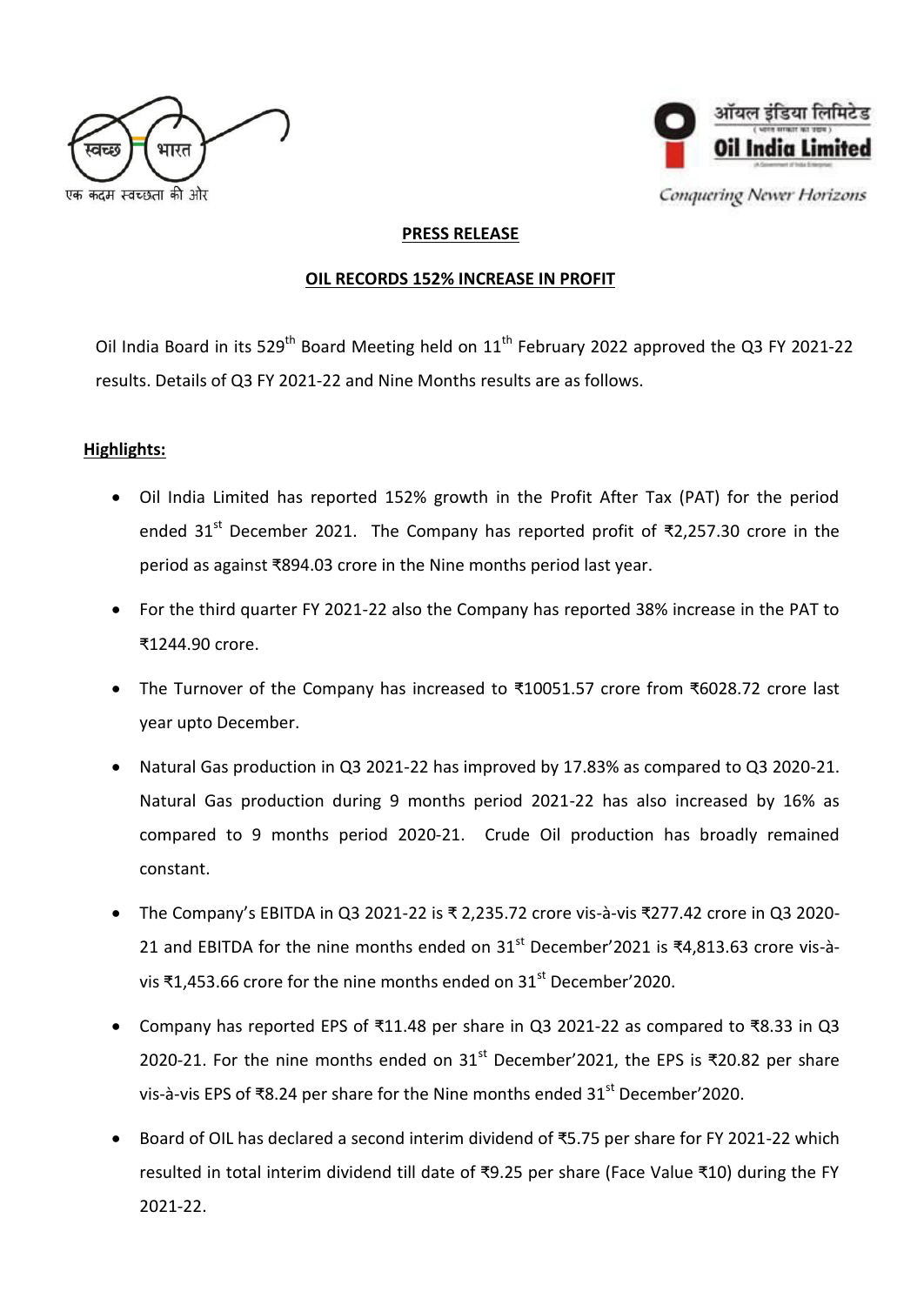- Average Crude Oil price realization for Q3 2021 22 is US\$ 78.59/ bbl vis-à-vis US\$ 44.09/ bbl for Q3 of 2020-21, increased by 78.25%. Crude Oil price realization for the nine months ended on  $31<sup>st</sup>$  December'2021 is US\$ 72.41 / bbl vis-à-vis US\$ 38.98 / bbl for the nine months ended 31<sup>st</sup> December'2020, increased by 85.76%.
- Average Natural Gas price for Q3 2021 22 is US\$ 2.90 / MMBTU vis-à-vis US\$ 1.79 / MMBTU for Q3 of 2020-21 increased by US\$ 1.01 / MMBTU. Natural Gas price realization for the nine months ended 31st December, 2021 is US\$ 2.16 / MMBTU vis-à-vis US\$ 2.19 / MMBTU for the nine months ended 31st December, 2020, decreased by US\$ 0.03 / MMBTU.
- The Group Turnover and PAT for the nine months ended  $31<sup>st</sup>$  December'2021 have increased to ₹21,141.49 crore and ₹4,191.89 Crore, respectively.
- OIL acquired 39,84,36,929 equity shares in NRL on 26th March, 2021, including 7,74,80,746 shares on behalf of Government of Assam (GoA) at a total investment of ₹ 8,675.96 crore. The transfer process for entire 7,74,80,746 number of equity shares purchased by OIL from BPCL on behalf of GoA has been concluded on 03rd January 2022. After transfer of GoA shares, OIL presently holds 69.63% stake in NRL Equity.
- The OIL-AGCL (M/s. [Assam Gas Company Limited\)](https://assamgas.org/) consortium (OIL-49% & AGCL-51%) has received letter of intent (LOI) for grant of authorization for development of CGD in three geographical areas (two in the state of Tripura and one in north bank of Assam) in the recently concluded 11th round of CGD bidding round launched by PNGRB for development of CGD network.

| <b>Details</b>       | <b>Unit</b> | Q <sub>3</sub><br>2021-22 | Q <sub>3</sub><br>2020-21 | <b>Nine</b><br><b>Months</b><br><b>Ended</b><br>2021-22 | <b>Nine</b><br><b>Months</b><br><b>Ended</b><br>2020-21 |  |  |  |  |
|----------------------|-------------|---------------------------|---------------------------|---------------------------------------------------------|---------------------------------------------------------|--|--|--|--|
| A. Financial         |             |                           |                           |                                                         |                                                         |  |  |  |  |
| <b>Total Income</b>  | Rs. Crores  | 4,705.20                  | 2,497.24                  | 11,454.74                                               | 6,651.84                                                |  |  |  |  |
| Turnover             | Rs. Crores  | 3,736.70                  | 2,122.49                  | 10,051.57                                               | 6,028.72                                                |  |  |  |  |
| <b>Net Profit</b>    | Rs. Crores  | 1,244.90                  | 903.69                    | 2,257.30                                                | 894.03                                                  |  |  |  |  |
| Earnings per share   | Rs.         | 11.48                     | 8.33                      | 20.82                                                   | 8.24                                                    |  |  |  |  |
| <b>EBITDA</b>        | Rs. Crores  | 2,235.72                  | 277.42                    | 4,813.63                                                | 1,453.66                                                |  |  |  |  |
| <b>EBITDA Margin</b> | %age        | 47.52%                    | 11.11%                    | 42.02%                                                  | 21.85%                                                  |  |  |  |  |